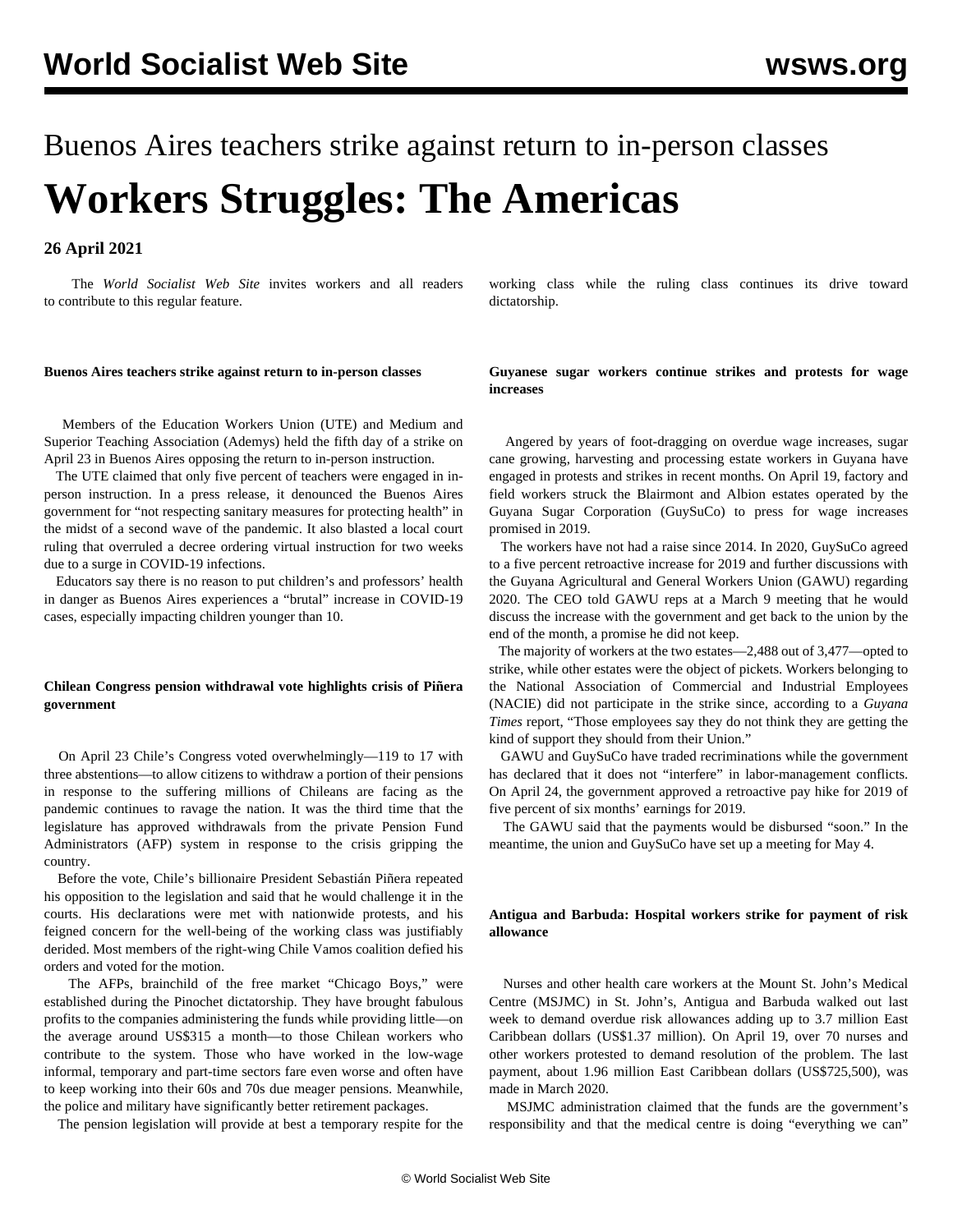while having to "face challenges" and "make very tough decisions regarding escalating health care costs and all of the other pressures associated with operating a health care facility especially during this time."

 Protesting nurses countered that management continues to hire new people and voiced disgust at the disrespect meted out to them.

 Following a meeting on April 21, Joan Peters, president of the Antigua and Barbuda Public Service Association, told workers that MSJMC has promised to pay the overdue risk allowance by the end of April and ordered them back to work.

#### **Haitian teachers strike to protest crime, insecurity**

 Teachers in Haiti struck from April 19 to 23 to demand action against rampant violence. A group called Referans (for Group of Fundamental Teachers for Renovated Education through New and Solidarity Actions) issued the strike call. The demand was for the government of Jovenel Moïse to take measures to create a climate of security.

 The strike call followed the murder of a teacher on his way to work the week before in a suburb of Port-au-Prince and takes place amid a rash of gang violence, including rapes, armed attacks and kidnappings. One of the demands of the strike was the release of a dozen people kidnapped on April 11 by a local gang.

 Teachers have also held protests to demand the distribution of debit cards promised by the government and never delivered, official recognition of teachers, payment of overdue salaries and raises. Students have protested to demand the right to an education and have accused the US-backed Moïse of financing violent gangs.

#### **Belizean public workers protest proposed wage cuts**

 Teachers in Belize held protest actions against a proposed cut in their wages being debated in the national legislature. Early on the morning of April 19, some teachers, members of the Belize National Teachers Union (BNTU), drove their cars onto the Haulover Bridge, which spans the Belize River, stopped and blocked traffic. Similar traffic blockages took place in other areas of the country.

 The next day, the Public Service Union (PSU) members joined by BNTU members marched around the old capital, Belize City, during their lunch break. On April 22, the first day of the fiscal year 2021-2022 budget debates, the PSU and BNTU were joined by the Nurses Association of Belize and the National Trade Union Congress of Belize (NTUCB) at the periphery of the National Assembly Building. Due to COVID-19 restrictions on public gatherings—with contingents of police ostensibly there to enforce them—the crowd was modest, wearing masks and social distancing.

 The government of Prime Minister Johnny Briceño claims that austerity measures are needed to get the nation's fiscal house in order, but the NTUCB, unions and "good governance" organizations blame corruption for the fix that Belize is in. They also say that taking 80 million Belizean dollars (US\$40 million) out of circulation in the country of around 420,000 would cripple the economy.

 The BNTU informed the Ministry of Education April 23 that it would go on strike April 26, and union officials said that they would stay out as long as necessary.

#### **Exxon issues lockout notice at Texas refinery**

 Exxon Mobil issued a lockout notice to workers at its Beaumont, Texas refinery after the company and United Steelworkers Local 13-243 failed to come to an agreement on April 23. The lockout will commence on May 1.

 Exxon complained that the union would not submit its latest contract proposal to workers after weeks of negotiations, and the union has declined to comment on the status of negotiations. In a statement to KFDM/Fox 4, Local 12-243 President Darrell Kyle simply said that "our issues are very complex," and neither side would divulge its negotiating positions.

 No doubt the present deadlock involves concession demands that would provoke opposition from the 600 workers involved in the current stalemate.

 The previous six-year contract at the Beaumont plant expired on February 1. That agreement was to cover a period in which Exxon would add a 250,000 bpd (barrel-per-day) distillation unit that would increase the refinery's capacity to 619,000 bpd. However, the pandemic has slowed the process on the expansion and now it is not expected to be completed until 2023.

## **Workers strike two Missouri distribution plants after four-year wage freeze**

 Some 24 workers at N.H. Scheppers Distributing plants in Columbia and Jefferson City, Missouri walked off the job April 19 after almost four months of negotiations failed to provide workers with the wage demands they were seeking. Four years ago, Teamsters Local 833 pushed through a concessions agreement and wage freeze after the company's revenues fell off.

 Scheppers claims the current wage proposal is the "highest offer in the history of the company." But clearly, after a four-year freeze, it is not mollifying workers. Scheppers distributes beer, wine and other nonalcoholic beverages across mid-Missouri.

## **Looming threat of strike wave against Connecticut nursing home industry**

 Fearing rising militancy among chronically underpaid staff, a Connecticut nursing home association projects that the state could see strikes at some 52 of its assisted living facilities in the next period. Matt Barrett, CEO of Connecticut Association of Health Care Facilities/Connecticut Center for Assisted Living, fears, "We would have in Connecticut a very different type of public health emergency on our hands if we were to have a large-scale labor action."

 Barrett said he worried that nursing home owners might find it difficult to find replacement workers to withstand a major wave of strikes. The financial situation of nursing homes has been exacerbated by the pandemic. Current occupancy rates are at 73.4 percent, down from 87 percent in January 2020. Both figures are under Medicare and Medicaid Services recommendations that nursing home facilities maintain a 95 percent occupancy rate.

 The Service Employees International Union (SEIU) held informational pickets on April 14 at several nursing homes announcing workers'